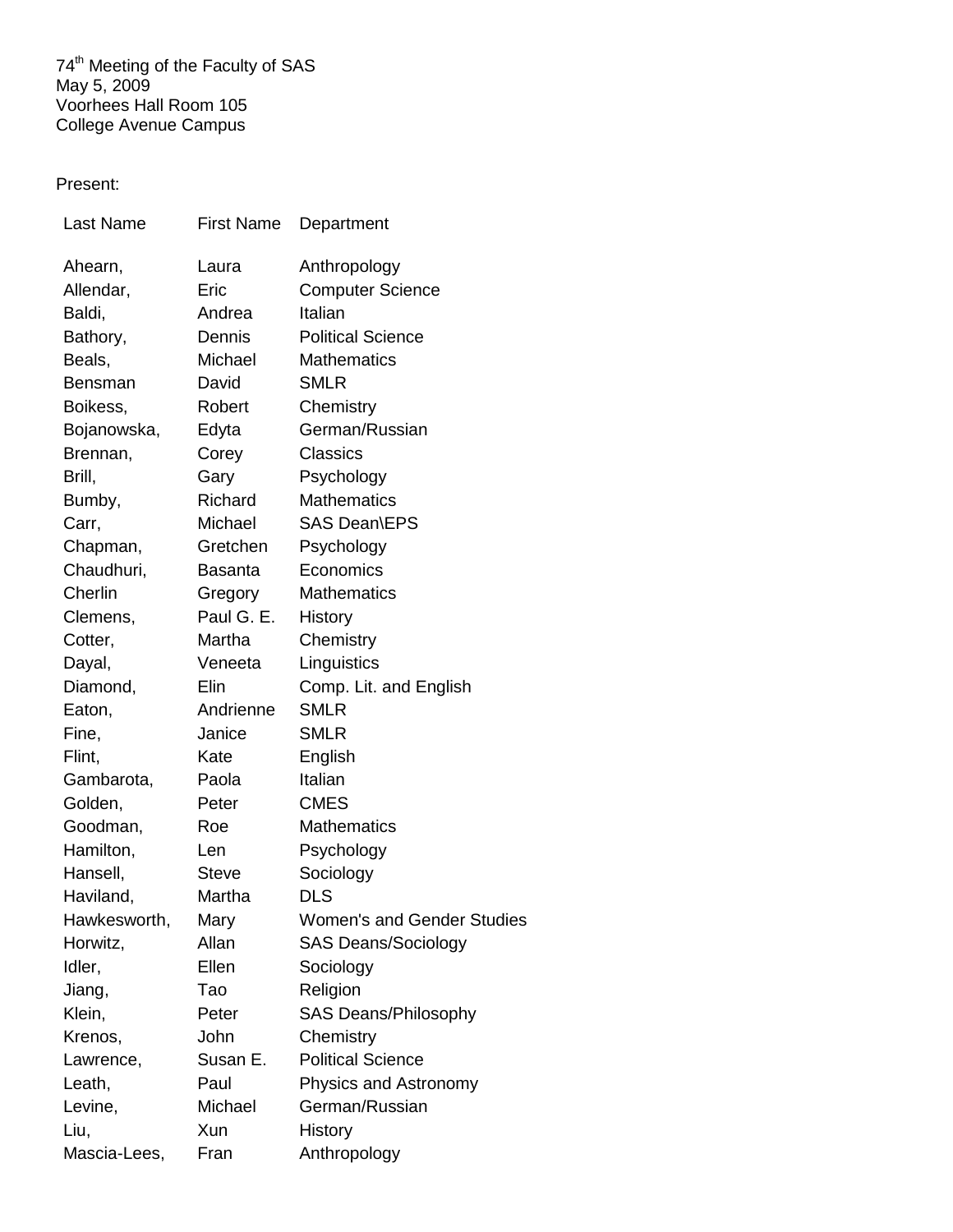| Masschaele,   | Jim             | History                       |
|---------------|-----------------|-------------------------------|
| Matsuda,      | Matt            | <b>History</b>                |
| McCrisson,    | Trip            | Philosophy                    |
| Naqvi,        | Fatima          | German/Russian                |
| Obayashi,     | Hiroshi         | Religion                      |
| Phillips,     | Julie           | Sociology                     |
| Pirog,        | Gerald          | German/Russian                |
| Rabii,        | Jamshid         | Cell Biology and Neuroscience |
| Reed,         | James           | <b>History</b>                |
| Rendsburg,    | Gary            | <b>Jewish Studies</b>         |
| Rennie,       | <b>Nicholas</b> | German/Russian                |
| Richter,      | Gerald          | <b>Computer Science</b>       |
| Roos,         | Patricia        | Sociology                     |
| Rubin,        | Jeff            | Economics                     |
| Scanlon,      | Larry           | English                       |
| Schroeder,    | <b>Rick</b>     | Geography                     |
| Schurman,     | Sue             | <b>SMLR</b>                   |
| Schwarzchild, | Roger           | Linguistics                   |
| Sheflin,      | Neil            | Economics                     |
| Sifuentes,    | Ben             | <b>American Studies</b>       |
| Simmons,      | Richard         | Asian Lang. & Cultures        |
| Sinkoff,      | Nancy           | Jewish Studies/History        |
| Smith,        | Randall         | Sociology                     |
| Sopher,       | Barry           | Economics                     |
| <b>Takacs</b> | Sarolta         | History                       |
| Tesar,        | <b>Bruce</b>    | Linguistics                   |
| Tschanz,      | <b>Dietrich</b> | Asian Lang. & Cultures        |
| Tu,           | Ching-I         | Asian Lang. & Cultures        |
| Uhrich,       | Kathryn         | Chemistry                     |
| Voos,         | Paula           | <b>SMLR</b>                   |
| White,        | Eugene          | Economics                     |
| Williams,     | Carolyn         | English                       |
| Yanni,        | Carla           | <b>Art History</b>            |

1. Executive Dean Douglas Greenberg called the meeting to order at 1:04.

2. The Dean called for a moment of silence in memory of faculty and staff who passed away since our last meeting. In Memoriam is available at [http://ruinfo.rutgers.edu/InMemoriam/default.aspx.](http://ruinfo.rutgers.edu/InMemoriam/default.aspx)

3. A motion to accept the agenda for the meeting passed.

4. A motion to approve the minutes from the December 11, 2008 passed with one change under item 9 (Professor Cotter is a member of the Chemistry Department, not Physics).

5. Dean Greenberg noted that despite the evolving fiscal crisis, SAS is moving forward boldly on many fronts. He is especially proud of initiatives in undergraduate education and asked three leaders to report.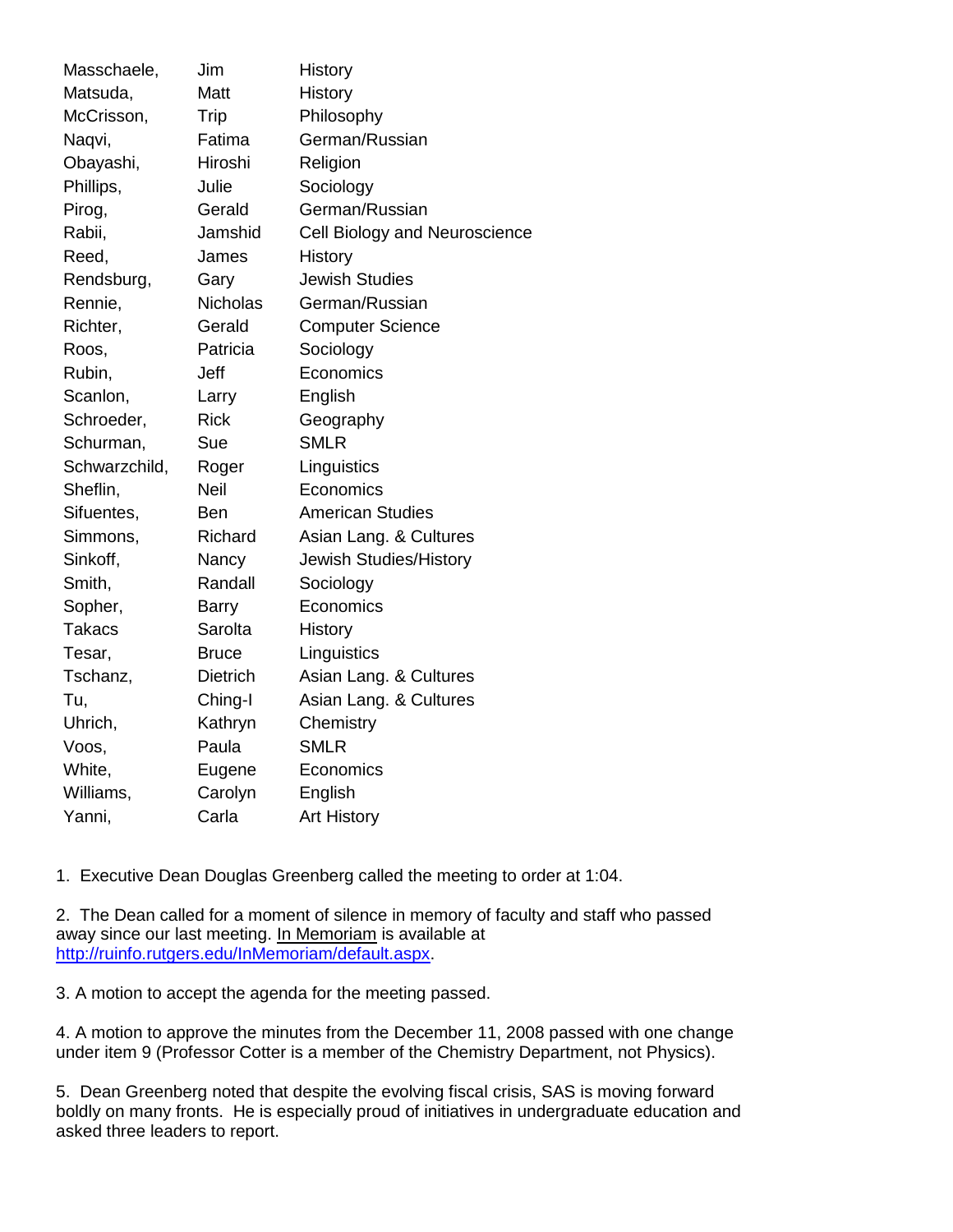a) Sarolta Takacs (History), Dean of the Honors Program, described the effort to provide honors students with unique opportunities and programs to encourage them to explore their academic and intellectual potential, develop leadership skills, and become globally aware citizens. About 1300 students are participating in general honors. Most are admitted from high school through a very competitive process, but Rutgers sophomores may apply. The program has staff presence on College Avenue, Busch, Livingston and Douglass. Recent additions to the program include a language requirement and a summer reading program for incoming students that includes a very popular Sakai blog. Honors housing remains a popular option, as well as service programs that provide the opportunity to mentor other students. Dean Takacs noted that the program depended on faculty to provide interdisciplinary seminars and mentors, and, while she was encouraged by faculty participation, she needs more volunteers.

b) Susan Lawrence (Political Science), the Office of Undergraduate Education's Dean for Educational Initiatives and the Core Curriculum, described the Signature Courses that deal with 21st Century Challenges and serve as a compliment to the Byrne Seminars, which have been successful in bringing first-year students together with senior faculty. The Signature Courses will be open to all first-year students and sophomores in the fall of 2009. These courses give broad multi-disciplinary introductions to the enduring questions the modern research university addresses and to the new challenges of the 21st century. The first three courses inaugurating the program are: **Extinction**, team-taught by Professors Fran Mascia-Lees and Rob Scott of the Department of Anthropology; **Energy and Climate**, taught by a team of professors--Paul Falkowski, Alan Goldman, Monica Mazurek, and Ronald Ransome of the Departments of Marine, Earth, and Planetary Sciences, Chemistry, Civil and Environmental Engineering, and Physics; and **War: Critical Perspectives**, led by Ethel Brooks of the Department of Women's and Gender Studies. One goal of the Signature Courses is to establish a common basis for intellectual exchange outside the classroom, and we aim to create co-curricular programming to support such exchanges as well.

c) Joanne Regulska (Women's & Gender Studies, Geography), Dean of International Programs, described the SAS program to celebrate the 60<sup>th</sup> anniversary of the United Nations Universal Declaration of Human Rights. The commemoration of the UDHR offers a unique opportunity to reflect on the very notion of rights, the meaning of universality, and the tensions between the universal and the particular. Over 100 events—including speakers, lectures, film series, conferences, and dramatic performances—will be taking place university-wide during this recognition of the anniversary of the UHRD. Rutgers has applied for affiliated status with the United Nations which may provide faculty and students with access to UN internships and meetings. Discussions are underway for a second initiative organized around the theme of Ecologies in the Balance.

6. Admissions Report: Michael Beals (Mathematics), Vice Dean for Undergraduate Education, reported on the recruitment of the Class of 2013. The national economic crisis complicated matters, but we got "the class we were looking for." The new class of 4000 brings similar qualifications as the class of 2012. We will also accept 1500 transfer students. The School of Business is now a four year school. This accounts for a slight decline in the SAT/Class Rank of the new recruits. If you combine SAS and Business, the profile is unchanged.

Dean Beals noted that our recruitment program depends heavily on faculty volunteers and reminded us that we will be needed during five recruitment days this academic year. The effort to recruit more out-of- state students failed this year, possibly due to the recession, but we will persist in this initiative.

7. Martha Cotter gave reports on the University Senate and the New Brunswick Faculty Council.

a) The Faculty and Personnel Affairs Committee issued two important reports that were supported by Senate resolutions. The committee affirmed that all members of the faculty, whether tenured or not, are entitled to academic freedom. The Board of Governors was urged to strengthen this affirmation in Regulation 60.5.1. The committee also examined university policies and practices concerning psychological emergencies and recommended that the university support a mental health campaign that includes a training component on mental health awareness for faculty and staff.

b) The Budget and Finance Committee conducted a comprehensive review of the University Foundation's fund raising operating and recommended changes in the fees assessed to support the Foundation as well as a number of other changes and initiatives in fund raising.

c) The New Brunswick Faculty Council passed resolutions supporting the Committee on Academic Standards' recommendations that our academic integrity policy should establish maximum feasible student